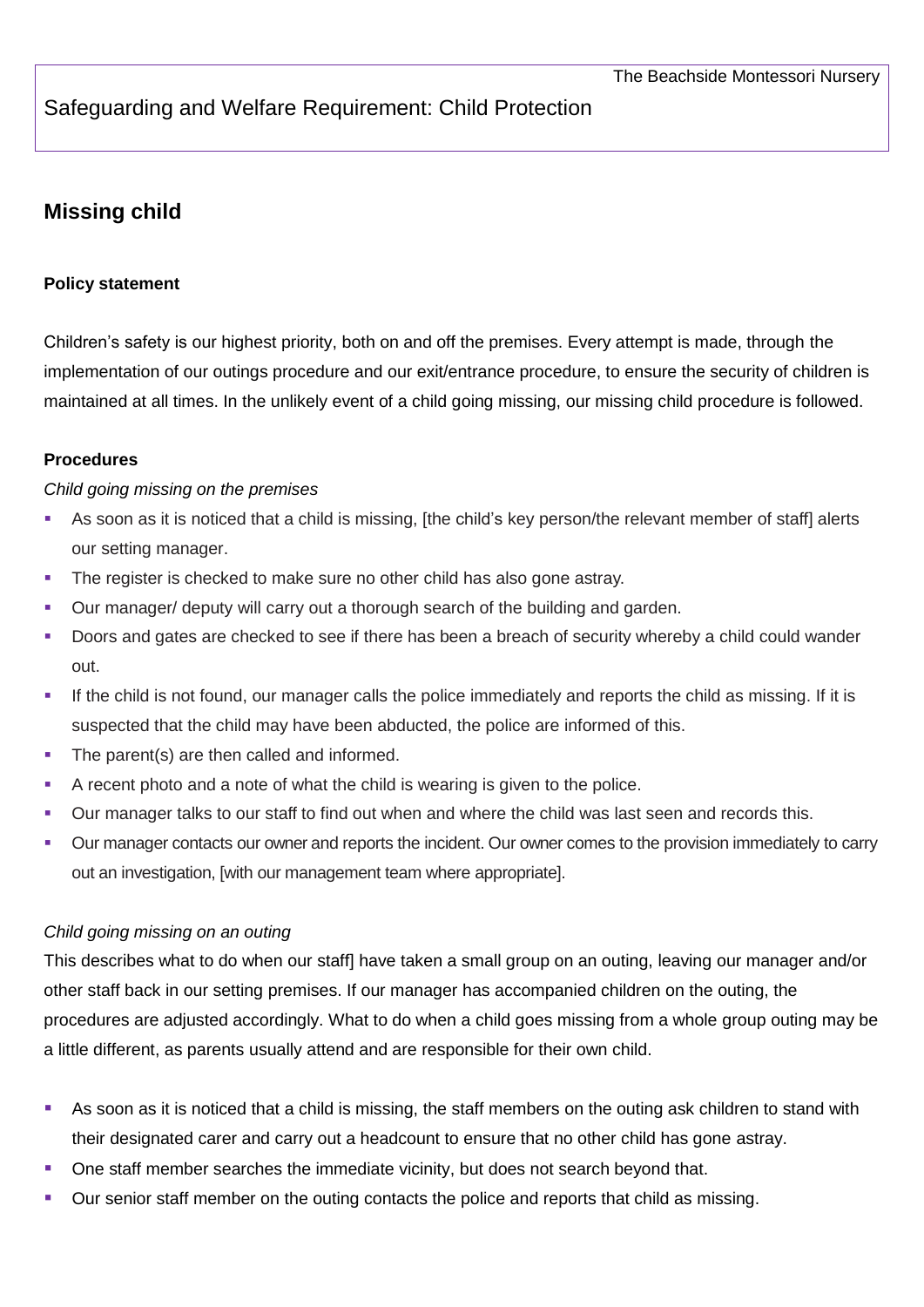- **Dur manager is contacted immediately (if not on the outing) and the incident is recorded.**
- **Our manager contacts the parent(s).**
- Our staff take the remaining children back to the setting as soon as possible.
- According to the advice of the police, a senior member of staff, or our manager where applicable, should remain at the site where the child went missing and wait for the police to arrive.
- A recent photo and a description of what the child is wearing is given to the police.
- Our manager contacts our owner and reports the incident. Our owner comes to our premises immediately to carry out an investigation, [with our management team (where appropriate)].
- Our staff keep calm and do not let the other children become anxious or worried.

#### *The investigation*

- Ofsted are informed as soon as possible and kept up-to-date with the investigation.
- Our owner(S) carries out a full investigation, taking written statements from all our staff and volunteers who were present.
- Our manager, together with our owner, speaks with the parent(s) and explains the process of the investigation.
- The parent(s) may also raise a complaint with us or Ofsted.
- Each member of staff present writes an incident report detailing:
	- **-** The date and time of the incident.
	- **-** Where the child went missing from e.g. the setting or an outing venue.
	- **-** Which staff/children were in the premises/on the outing and the name of the staff member who was designated as responsible for the missing child.
	- **-** When the child was last seen in the premises/or on the outing, including the time it is estimated that the child went missing.
	- **-** What has taken place in the premises or on the outing since the child went missing.
	- **-** The report is counter-signed by the senior member of staff and the date and time added.
- A conclusion is drawn as to how the breach of security happened.
- If the incident warrants a police investigation, all our staff co-operate fully. In this case, the police will handle all aspects of the investigation, including interviewing staff and parents. Children's social care may be involved if it seems likely that there is a child protection issue to address.
- In the event of disciplinary action needing to be taken, Ofsted are advised.
- The insurance provider is informed.

#### *Managing people*

 Missing child incidents are very worrying for all concerned. Part of managing the incident is to try to keep everyone as calm as possible.